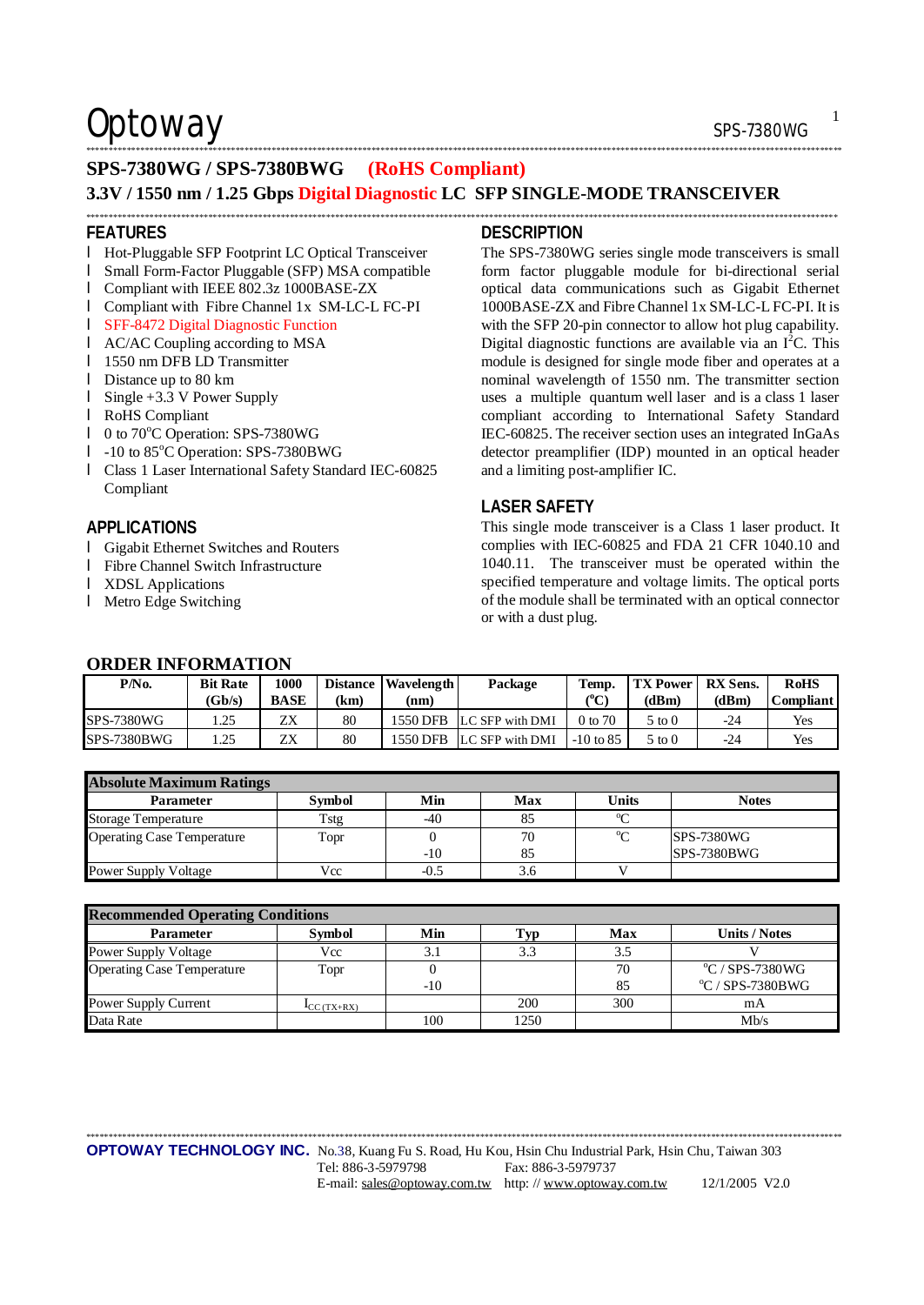# Optoway sps-7380WG

**Electrical** 

\*\*\*\*\*\*\*\*\*\*\*\*\*\*\*\*\*\*\*\*\*\*\*\*\*\*\*\*\*\*\*\*\*\*\*\*\*\*\*\*\*\*\*\*\*\*\*\*\*\*\*\*\*\*\*\*\*\*\*\*\*\*\*\*\*\*\*\*\*\*\*\*\*\*\*\*\*\*\*\*\*\*\*\*\*\*\*\*\*\*\*\*\*\*\*\*\*\*\*\*\*\*\*\*\*\*\*\*\*\*\*\*\*\*\*\*\*\*\*\*\*\*\*\*\*\*\*\*\*\*\*\*\*\*\*\*\*\*\*\*\*\*\*\*\*\*\*\*\*\*\*\*\*\*\*\*\*\*\*\*\*\*\*\*\*\*\* **Transmitter Specifications** ( $0^{\circ}$ C < Topr <  $70^{\circ}$ C,  $3.\overline{1}$ V < Vcc <  $3.5$ V) Parameter | Symbol | Min | Typ | Max | Units | Notes **Optical** Optical Transmit Power | Po | 0 | --- | 5 | dBm | 1  $Output$  Center Wavelength  $λ$  1480 1580 nm Output Spectrum Width  $\Delta \lambda$  --- -- 1 nm -20 dB width Side Mode Suppression Ratio SMSR 30 dB Extinction Ratio  $E_R$  9 --- -- dB<br>Optical Rise Time  $t_r$  260 ps Optical Rise Time  $\frac{t_r}{t_f}$   $\frac{1}{260}$  ps  $\frac{20\% \text{ to } 80\% \text{ Values}}{200 \text{ to } 80\% \text{ Values}}$ 

Relative Intensity Noise RIN RIN -120 dB/Hz

Data Input Current – Low IIL -350 μA Data Input Current – High  $I_{\text{IH}}$   $I_{\text{IH}}$   $I_{\text{IH}}$   $350$   $\mu$ A

TX Disable Assert Time  $T_{\text{ASSERT}}$  10 μs TX Disable Deassert Time  $T_{DEASSERT}$  1 ms

 $\text{Differential Input Voltage}$   $V_{\text{IH}} - V_{\text{IL}}$  0.5 2.4 V Peak-to-Peak TX Disable Input Voltage – Low  $T_{\text{DIS, L}}$  0.5 V 2 TX Disable Input Voltage – High  $T_{\text{DIS, H}}$  2.0 Vcc V 2

TX Fault Output Voltage -- Low  $T_{\text{Fault}}$  0 0.5 V 3

 $t_f$  1 260 ps 20 % to 80% Values

TX Fault Output Voltage -- High  $T_{\text{Fault}}$  2.0  $\vert$  Vcc+0.3  $\vert$  V 3 1. Output power is power coupled into a 9/125 μm single mode fiber.

2. There is an internal 4.7K to 10K ohm pull-up resistor to VccTX.

3. Open collector compatible, 4.7K to 10K ohm pull-up to Vcc (Host Supply Voltage).

| Receiver Specifications ( $0^{\circ}$ C < Topr < 70 $^{\circ}$ C, 3.1V < Vcc < 3.5V) |                   |          |       |             |              |                         |  |
|--------------------------------------------------------------------------------------|-------------------|----------|-------|-------------|--------------|-------------------------|--|
| <b>Parameter</b>                                                                     | <b>Symbol</b>     | Min      | Typ   | Max         | <b>Units</b> | <b>Notes</b>            |  |
| <b>Optical</b>                                                                       |                   |          |       |             |              |                         |  |
| Sensitivity                                                                          | Sens              |          |       | $-24$       | dBm          | 4                       |  |
| Maximum Input Power                                                                  | Pin               | $-3$     |       |             | dBm          | 4                       |  |
| Signal Detect -- Asserted                                                            | Pa                | $---$    |       | $-24$       | dBm          | Transition: low to high |  |
| Signal Detect -- Deasserted                                                          | Pd                | $-36$    |       | ---         | dBm          | Transition: high to low |  |
| Signal detect -- Hysteresis                                                          |                   | 1.0      | $---$ |             | dB           |                         |  |
| Wavelength of Operation                                                              |                   | 1100     | ---   | 1600        | nm           |                         |  |
| <b>Electrical</b>                                                                    |                   |          |       |             |              |                         |  |
| <b>Differential Output Voltage</b>                                                   | $V_{OH} - V_{OL}$ | 0.6      |       | 2.0         | V            |                         |  |
| Output LOS Voltage -- Low                                                            | $V_{OL}$          | $\Omega$ |       | 0.5         |              |                         |  |
| Output LOS Voltage - High                                                            | $\rm V_{OH}$      | 2.0      |       | $Vec{+}0.3$ | V            | 5                       |  |

4. Measured at  $2^7$ -1 PRBS at BER 1E-12 @ 1550 nm.

5. Open collector compatible, 4.7K to 10K ohm pull-up to Vcc (Host Supply Voltage).

\*\*\*\*\*\*\*\*\*\*\*\*\*\*\*\*\*\*\*\*\*\*\*\*\*\*\*\*\*\*\*\*\*\*\*\*\*\*\*\*\*\*\*\*\*\*\*\*\*\*\*\*\*\*\*\*\*\*\*\*\*\*\*\*\*\*\*\*\*\*\*\*\*\*\*\*\*\*\*\*\*\*\*\*\*\*\*\*\*\*\*\*\*\*\*\*\*\*\*\*\*\*\*\*\*\*\*\*\*\*\*\*\*\*\*\*\*\*\*\*\*\*\*\*\*\*\*\*\*\*\*\*\*\*\*\*\*\*\*\*\*\*\*\*\*\*\*\*\*\*\*\*\*\*\*\*\*\*\*\*\*\*\*\*\*\*\* **OPTOWAY TECHNOLOGY INC.** No.38, Kuang Fu S. Road, Hu Kou, Hsin Chu Industrial Park, Hsin Chu, Taiwan 303<br>Tel: 886-3-5979798 Fax: 886-3-5979737 Fax: 886-3-5979737 E-mail: [sales@optoway.com.tw](mailto:sales@optoway.com.tw) http: // [www.optoway.com.tw](http://www.optoway.com.tw) 12/1/2005 V2.0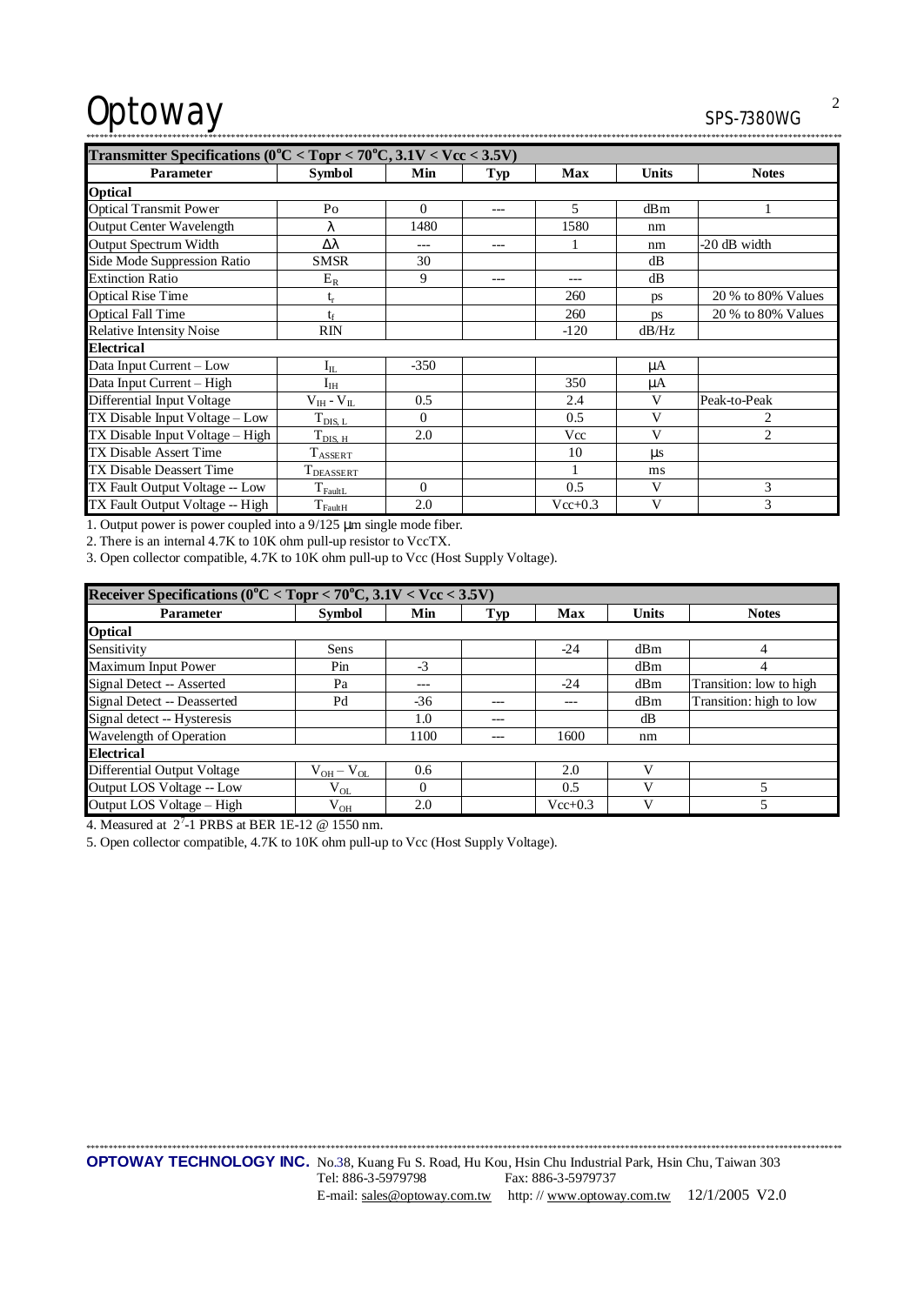## Optoway SPS-7380WG

**CONNECTION DIAGRAM** 



\*\*\*\*\*\*\*\*\*\*\*\*\*\*\*\*\*\*\*\*\*\*\*\*\*\*\*\*\*\*\*\*\*\*\*\*\*\*\*\*\*\*\*\*\*\*\*\*\*\*\*\*\*\*\*\*\*\*\*\*\*\*\*\*\*\*\*\*\*\*\*\*\*\*\*\*\*\*\*\*\*\*\*\*\*\*\*\*\*\*\*\*\*\*\*\*\*\*\*\*\*\*\*\*\*\*\*\*\*\*\*\*\*\*\*\*\*\*\*\*\*\*\*\*\*\*\*\*\*\*\*\*\*\*\*\*\*\*\*\*\*\*\*\*\*\*\*\*\*\*\*\*\*\*\*\*\*\*\*\*\*\*\*\*\*\*\*

| <b>PIN</b> | <b>Signal Name</b> | Description                           | PIN | <b>Signal Name</b>  | <b>Description</b>                |
|------------|--------------------|---------------------------------------|-----|---------------------|-----------------------------------|
| 1          | TX GND             | <b>Transmitter Ground</b>             | 11  | <b>RX GND</b>       | Receiver Ground                   |
| 2          | <b>TX</b> Fault    | <b>Transmitter Fault Indication</b>   | 12  | <b>RX DATA OUT-</b> | Inverse Receiver Data Out         |
| 3          | <b>TX</b> Disable  | Transmitter Disable (Module disables  | 13  | RX DATA OUT+        | Receiver Data Out                 |
|            |                    | on high or open)                      |     |                     |                                   |
| 4          | MOD-DFE2           | Modulation Definition $2 - Two wires$ | 14  | <b>RX GND</b>       | Receiver Ground                   |
|            |                    | serial ID Interface                   |     |                     |                                   |
| 5          | MOD-DEF1           | Modulation Definition $1 - Two wires$ | 15  | Vcc RX              | Receiver Power $-3.3V \pm 5\%$    |
|            |                    | serial ID Interface                   |     |                     |                                   |
| 6          | MOD-DEF0           | Modulation Definition $0 -$ Ground in | 16  | Vcc TX              | Transmitter Power $-3.3V \pm 5\%$ |
|            |                    | Module                                |     |                     |                                   |
|            | N/C                | Not Connected                         | 17  | TX GND              | <b>Transmitter Ground</b>         |
| 8          | <b>LOS</b>         | Loss of Signal                        | 18  | TX DATA IN+         | Transmitter Data In               |
| 9          | <b>RX GND</b>      | Receiver Ground                       | 19  | TX DATA IN-         | Inverse Transmitter Data In       |
| 10         | <b>RX GND</b>      | Receiver Ground                       | 20  | TX GND              | <b>Transmitter Ground</b>         |

### **Module Definition**

| Module Definition | MOD-DEF2         | MOD-DEF1 | MOD-DEF0   | Interpretation by Host   |
|-------------------|------------------|----------|------------|--------------------------|
|                   | PIN <sub>4</sub> | PIN 5    | PIN 6      |                          |
|                   | SDA              | SCL      | LV-TTL Low | Serial module definition |
|                   |                  |          |            | protocol                 |

Module Definition 4 specifies a serial definition protocol. For this definition, upon power up, MOD-DEF(1:2) appear as no connector (NC) and MOD-DEF(0) is TTL LOW. When the host system detects this condition, it activates the serial protocol. The protocol uses the 2-wire serial CMOS E<sup>2</sup>PROM protocol of the ATMEL AT24C01A/02/04 family of components.

\*\*\*\*\*\*\*\*\*\*\*\*\*\*\*\*\*\*\*\*\*\*\*\*\*\*\*\*\*\*\*\*\*\*\*\*\*\*\*\*\*\*\*\*\*\*\*\*\*\*\*\*\*\*\*\*\*\*\*\*\*\*\*\*\*\*\*\*\*\*\*\*\*\*\*\*\*\*\*\*\*\*\*\*\*\*\*\*\*\*\*\*\*\*\*\*\*\*\*\*\*\*\*\*\*\*\*\*\*\*\*\*\*\*\*\*\*\*\*\*\*\*\*\*\*\*\*\*\*\*\*\*\*\*\*\*\*\*\*\*\*\*\*\*\*\*\*\*\*\*\*\*\*\*\*\*\*\*\*\*\*\*\*\*\*\*\* **OPTOWAY TECHNOLOGY INC.** No.38, Kuang Fu S. Road, Hu Kou, Hsin Chu Industrial Park, Hsin Chu, Taiwan 303<br>Tel: 886-3-5979798 Fax: 886-3-5979737 Fax: 886-3-5979737

E-mail: [sales@optoway.com.tw](mailto:sales@optoway.com.tw) http: // [www.optoway.com.tw](http://www.optoway.com.tw) 12/1/2005 V2.0